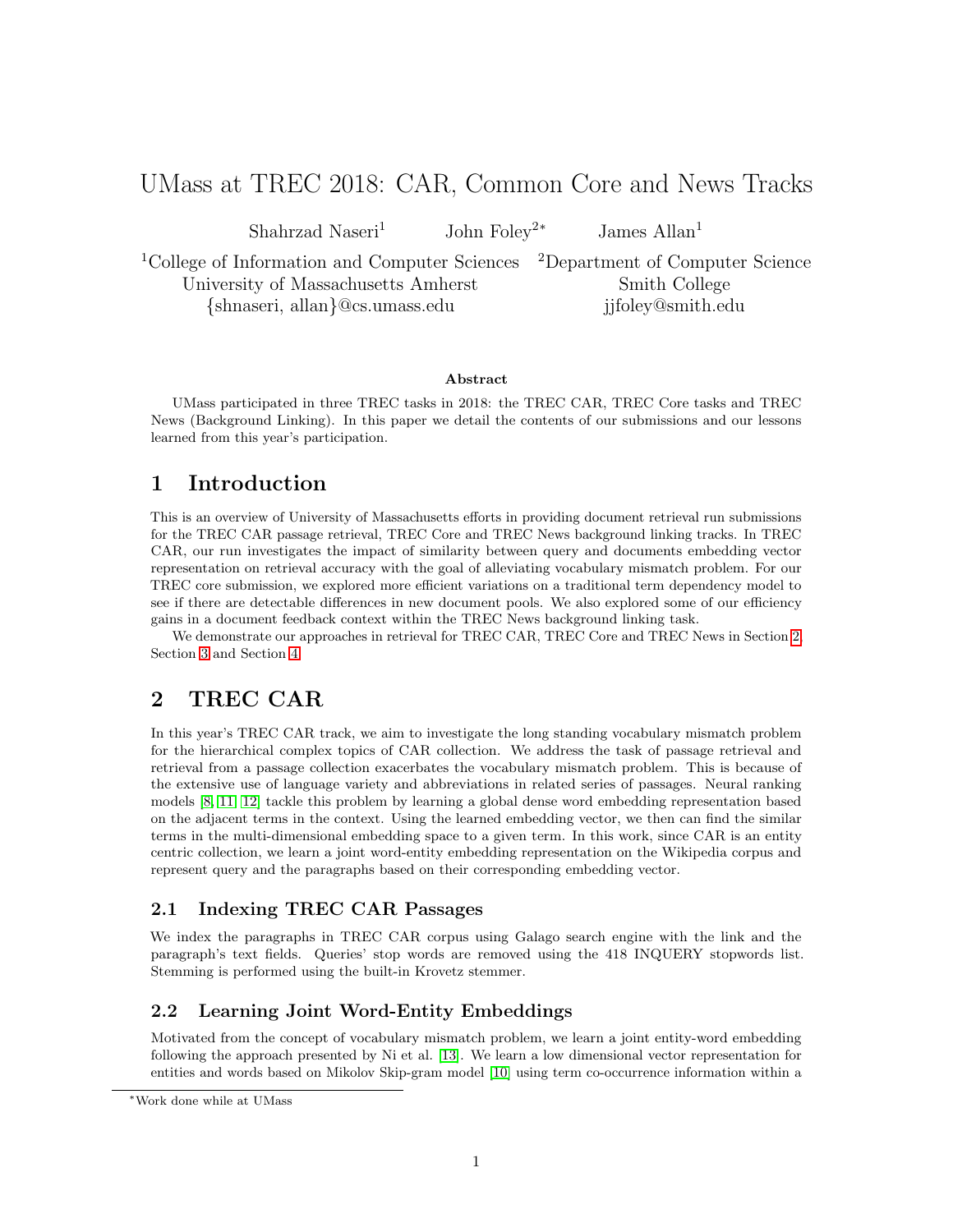text. Each entity mention specified by its link is considered as a single "term". The Skip-gram model aims to maximize the probability of current term based on its surrounding terms using a neural network.

The following excerpt shows the transformation of text with entity mentions using special placeholders for each mention:

A hybrid electric vehicle (HEV) is a type of hybrid vehicle that combines a conventional internal combustion engine (ICE) system with an electric propulsion system (hybrid vehicle drivetrain). The presence of the electric powertrain is intended to achieve either better fuel economy than a conventional vehicle or better performance.

## 2.3 Embedding-based Passage Ranking

Each topic, i.e. query, in CAR collection is consist of three subtopics. As an example, the query [Antibiotic use in livestock/Use in different livestock/In swine production] has "Antibiotic use in livestock" as root (R), "Use in different livestock" as intermediate (I) and "In swine production" as leaf (L) subtopics. To formulate a query, we use the concatenation of R, I and L. We retrieve a set of documents with three baseline methods: SDM (Sequential Dependence Model), RM3 and query likelihood with the subtopic combinations of R-L, R-I-L and R-I-L, respectively.

Furthermore, we represent each document and query based on their entity embeddings. Each document is represented by average of entities' embedding vector in the document. Each query has a fine-grained subtopic representations as well as a complete topic representation. To be more specific, we represent a query by the average embedding vectors of entities only in Root (R), entities only in Leaf (L) as well as all of the entities in the topic.

We use cosine similarity between the document vector representation and each query representation as features for a LambdaMart learning-to-rank model. Moreover, the retrieval scores from the base retrieval model are also added as features to the learning-to-rank model.

## 2.4 Run Submitted

We tune the retrieval hyper-parameters on the **benchmarkY1-train.v2.0** training data using grid search. For the Query Likelihood model the smoothing parameter  $\mu = 400$  gives the optimal result. For the Sequential Dependence Model (SDM) baseline  $mu = 1200$ ,  $uvw = 0.02$ ,  $odw = 0.10$ , and  $uniw = 0.82$ are the best parameters.

For pseudo relevance feedback baseline, we use SDM model as the baseline retrieval method. The expansion parameters are tuned similarly using grid search and we find that 10 expansion documents with 20 feedback terms and an interpolation weight of 0.8 is most effective. For document entity annotations we use the existing links provided in Wikipedia. Furthermore, for query annotation, we use the open-source state-of-the-art SMAPH entity linker  $<sup>1</sup>$  $<sup>1</sup>$  $<sup>1</sup>$  for each query's subtopic.</sup>

In our experiment all parameter tuning as well as learning the learning-to-rank model was performed on benchmarkY1-train.v2.0. benchmarkY1-test-public.v2.0 data was used as a validation set during training the learning-to-rank model. We use LambdaMart as our learning-to-rank model.

The result for our submitted run is showed in Table [1.](#page-1-2) As results suggest, the best run is the rl-sdm run, and our global embedding vector similarity features were unable to beat the strong r1-sdm baseline.

| Table 1: Paragraph retrieval on benchmarkY2test Manual |        |                 |        |  |
|--------------------------------------------------------|--------|-----------------|--------|--|
| Model                                                  |        | MAP R-Prec NDCG |        |  |
| $umass\_entityEmbedLambdaMart$ 0.2792                  |        | 0.2803          | 0.5223 |  |
| $r$ l-sdm                                              | 0.3542 | 0.3488          | 0.5769 |  |
| ril-rm3                                                | 0.2482 | 0.2580          | 0.4878 |  |

<span id="page-1-2"></span>Table 1: Paragraph retrieval on benchmarkY2test Manual

## <span id="page-1-0"></span>3 TREC Core

For the TREC Core task, we chose to explore some approximations to traditional term dependency models.

<span id="page-1-1"></span> $1$ <https://github.com/marcocor/smaph>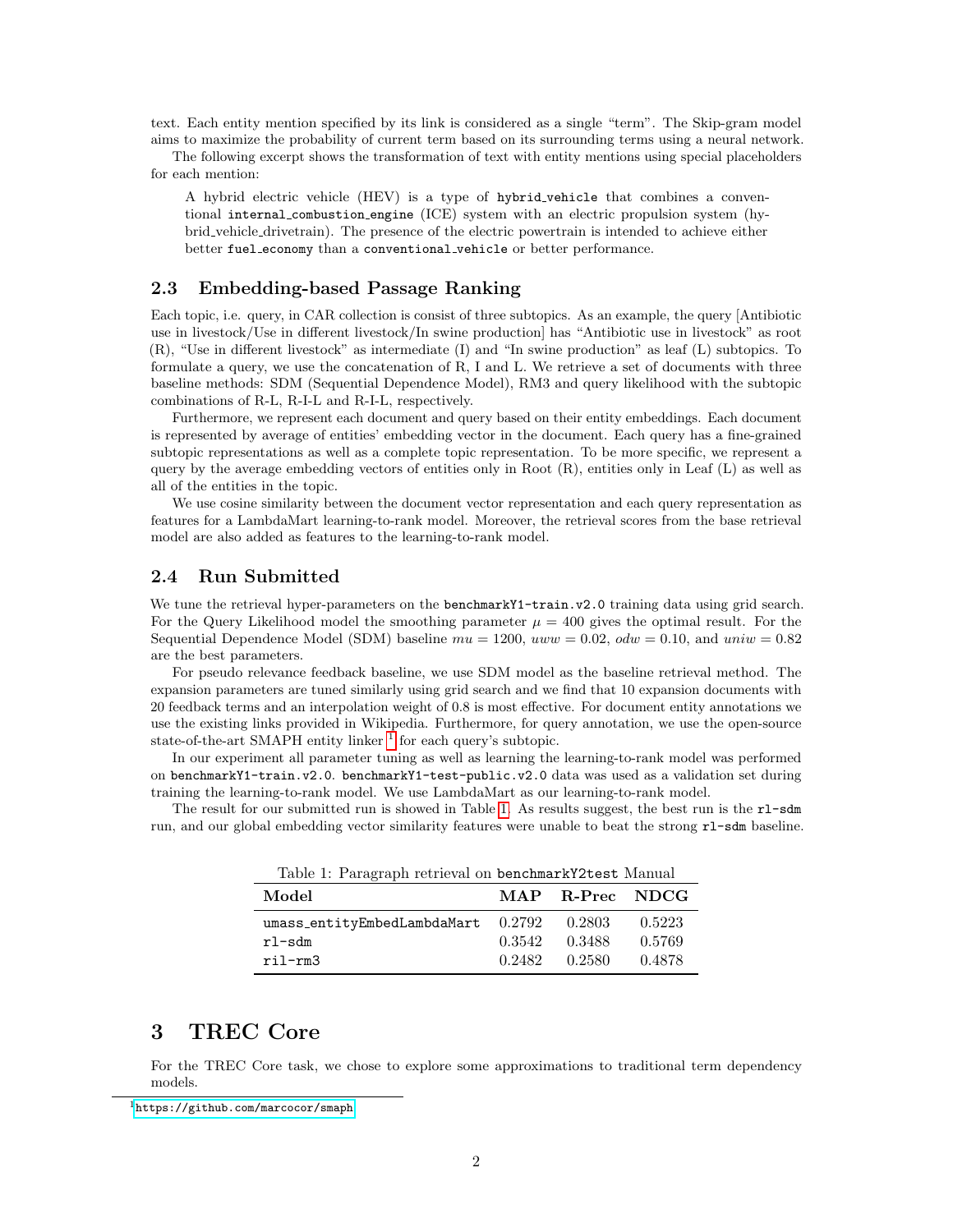## <span id="page-2-2"></span>3.1 Indexing WAPO Articles

We indexed the Wapo corpus provided for both news and core tasks with the following fields (when available): published.date, url, kind, title, author, kicker, and we constructed a body from the text of  $(HTML$  tags were removed with  $J\text{Soup}^2$  $J\text{Soup}^2$ ) the JSON paragraph "blobs".

## 3.2 Background: Dependency Models

Many models try to incorporate textual information beyond simple unigrams. One of the most commonly used models is the sequential dependence model (SDM) described by Metzler and Croft [\[9\]](#page-5-1). Variations of this model are still relevant to many applications today, such as entity retrieval [\[17\]](#page-6-4).

Although this model is described as a markov random field, Dietz and Foley showed that this is equivalent to a handful of other formulations, particularly generative models [\[3\]](#page-5-2).

Huston and Croft surveyed a wide variety of models that integrate dependency into query-document scoring [\[5\]](#page-5-3). In a later, unpublished technical report, they compare the many different formulations of so-called UnorderedWindow dependencies (broken down by what kinds of overlap are allowed) and determined that there was no observable statistical difference between common formulations [\[6\]](#page-5-4).

Surprisingly, there is little research focusing on the efficiency and effectiveness tradeoffs between feature functions chosen in dependency models. Huston's thesis is a rather complete discussion of the tradeoffs between indexing and computing dependencies on the fly, and includes discussion of a sketching technique for more cheaply estimating these statistics and counts [\[4\]](#page-5-5).

## 3.3 Cheap Sequential Dependency Modeling

In this subsection, we describe a "bag of tricks" for cutting down the execution time of traditional SDM [\[9\]](#page-5-1) queries. Our evaluation will show that these tricks have limited impact on overall accuracy, making our CSDM formulation a practical alternative version to this classical model.

In the sequential dependence model, term dependencies are assumed between adjacent terms in a query. Unigrams are also kept as the primary ranking of documents, and dependencies are given lower weights in comparison.

#### <span id="page-2-1"></span>3.3.1 Min-Estimate Statistics

Most modern retrieval models have some kind of probabilistic interpretation and specify either the collection frequency of a phrase or the document frequency of a phrase as a necessary component for normalizing values. In most systems, like Galago this means that a dependency query becomes two evaluations for the underlying engine: once to compute the collection-wide frequencies and once to compute the actual document values.

We propose a simple alternative to this normalizer that eliminates one pass of batch processing. Instead of calculating the exact value (which involves visiting every document):  $F(w_i, w_j, C) = \sum_{d \in C} F(w_i, w_j, d)$ , we leverage the pre-stored unigram statistics of  $F(w_i, C)$  and  $F(w_i, C)$  to estimate  $\hat{F}$ . Since traditional dependencies – both ordered and unordered – involve the intersection of posting lists, we can estimate their statistics as upper-bounded by the minimum:  $\hat{F}(w_i, w_j, C) = \min(F(w_i, C), F(w_j, C))$ . This minimum as upper-bound is intuitive: the phrase "garden vegetables" can occur no more than "garden" or "vegetables" occur independently.

Since it is an upper-bound, it works fine as a normalizer (no estimated probabilities above 1.0).

### 3.3.2 Stopwords only in Dependencies

One common efficiency trick in any query processing is to elide stopwords. However, famous TREC queries such as "to be or not to be" encourage system designers to leave stopwords in their indexes and and their batch query submission systems.

If we elide stopwords from the unigram representation, we handle queries like "to be or not to be" as a sequence of dependencies where intersection of posting lists can be used to limit candidate scoring, e.g., " $D(t_0)$  D(be or)  $D($ or not)  $D($ not to)  $D(t_0)$  be)]". While still dramatically cutting down the number of candidates (instead of processing and fully-scoring nearly all documents, we can eliminate some that do not have rarer bigrams like "be or". Once you toss in some query intelligence and feature folding, you can often execute this stopped query much faster [\[2\]](#page-5-6).

<span id="page-2-0"></span><sup>2</sup><https://jsoup.org/>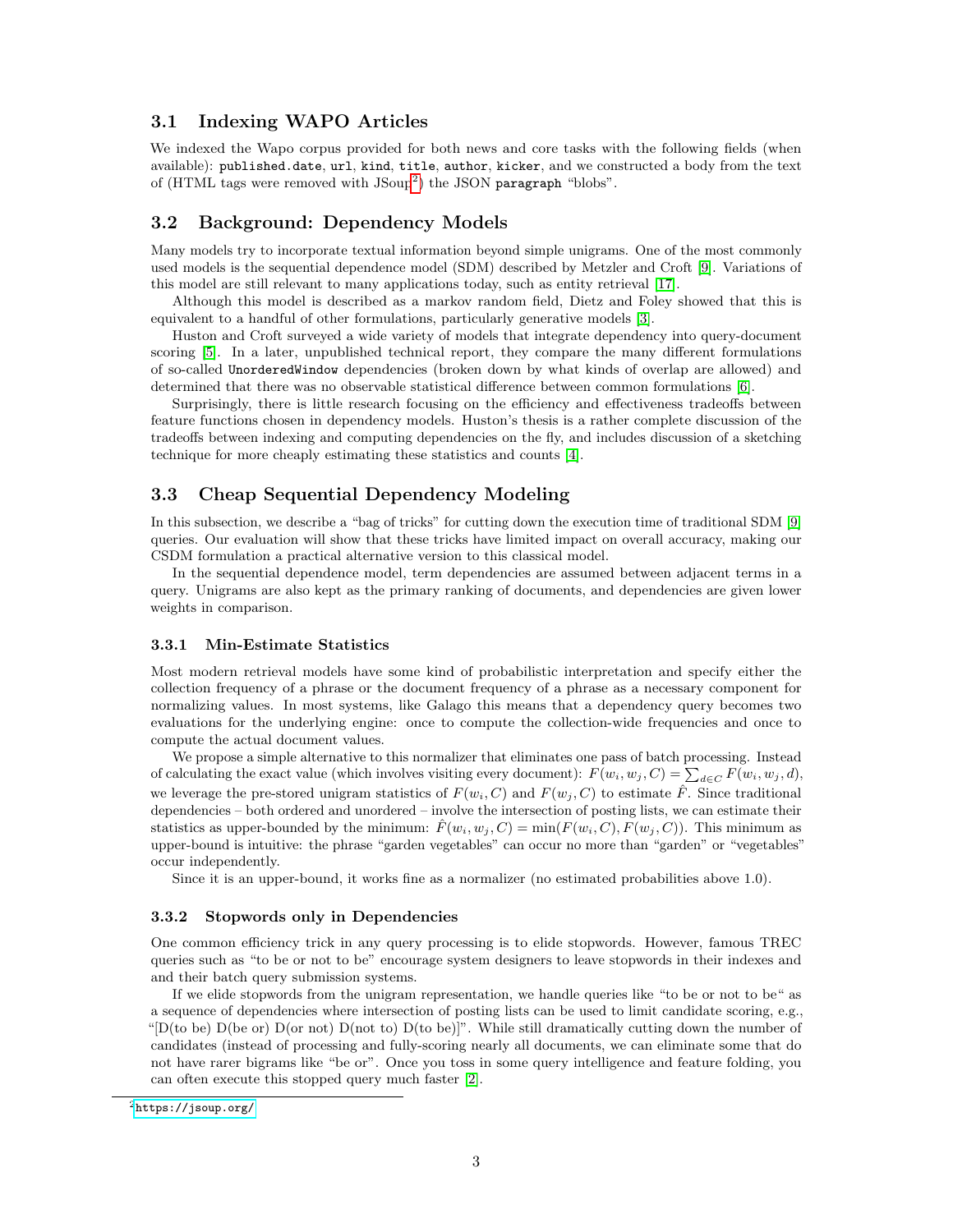#### 3.3.3 MinCount instead of UnorderedWindow

The core purpose behind window dependencies is to up-weight documents in which terms appear close together. Unfortunately, calculating the count of times two terms occur within a fixed window of each other requires a lot of storage or posting lists.

Instead, we propose looking at the MinCount of terms within a document. This provides an upperbound (once-again) on the true value of any UnorderedWindow. Motivated by Huston and Croft's technical report findings [\[6\]](#page-5-4) that variations of UnorderedWindow functions are not that impactful on retrieval, we decided to investigate just how much the actual term proximity mattered, or if what were achieving was mostly just a softer boolean AND of the terms in question.

In the SDM formulation of a query, there are often phrase nodes (e.g., OrderedWindows) and span nodes (the UnorderedWindows). Especially in the presence of the OrderedWindows (there are many good tricks to compute phrases, such as next-word indices [\[16\]](#page-6-5)), it is unlikely that a first-pass retrieval model is distinguishing many documents based on term occurrence distances.

#### 3.3.4 BM25 instead of Query Likelihood

The final "trick" we consider is that of a BM25-based SDM. While both models are state-of-the-art unigram retrieval models, BM25 has some nice properties: it is purely additive, no expensive logarithm computation is done, and its minimum score is bounded to zero. This means that BM25 often has better performance when used with early termination algorithms such as MaxScore [\[15\]](#page-6-6) and WAND [\[1,](#page-5-7) [14\]](#page-6-7).

## 3.4 TREC Core Runs Submitted

For these runs our BM25 parameters were the Galago default, our Dirichlet  $\mu$  was set to be the average document length, and our SDM parameters were set to the commonly-chosen defaults of  $(\lambda_u = 0.8, \lambda_{\text{odw}} =$  $0.15, \lambda_{\text{uww}} = 0.05$ .

Since we verified offline that our minimum-based statistics estimation (§[3.3.1\)](#page-2-1) makes no discernible impact on other collections, we used it for all of our dependency models.

umass ql This run is a standard query-likelihood model.  $(mAP = 0.231, ndcg = 0.516)$ 

umass sdm This run is a standard SDM model.

 $(mAP = 0.234, ndcg = 0.518)$ 

umass bsdm This run is a BM25-based SDM model.

 $(mAP = 0.231, ndcg = 0.509)$ 

umass cbsdm This run is a BM25-based SDM model with our MinCount trick added.  $(mAP = 0.228, \text{ndcg} = 0.508)$ 

### 3.5 TREC Core Results Discussion

We proposed to explore features where we did not expect much change in effectiveness for a large change in efficiency. Because there were no queries available on this dataset, we were unable to tune our query likelihood and BM25 parameters. This means that our best hypothesis between differences between runs is still that our BM25 default parameters are not as good as our QL parameters. We look forward to the release of the track-collected judgments in order to investigate this direction further under a cross-fold validation setup.

We performed significance testing to determine whether the differences observed in mean average precision (mAP) were different within queries. We find that no distinction can be claimed even though there are differences at  $(\pm 0.005)$ . This suggests that on this dataset, with this power, with default parameters on each model, our "bag of tricks" for making SDM faster observes some differences, but with fairly high odds, (30%-40%) it is actually due just to random chance. We plan to investigate parameter tuning differences and multiple datasets in future work.

## <span id="page-3-0"></span>4 TREC News BG Linking

For the TREC News Background Linking task, we re-used our indices built for our TREC Core submission. The procedure for creating the indexes is described in Section [3.1.](#page-2-2)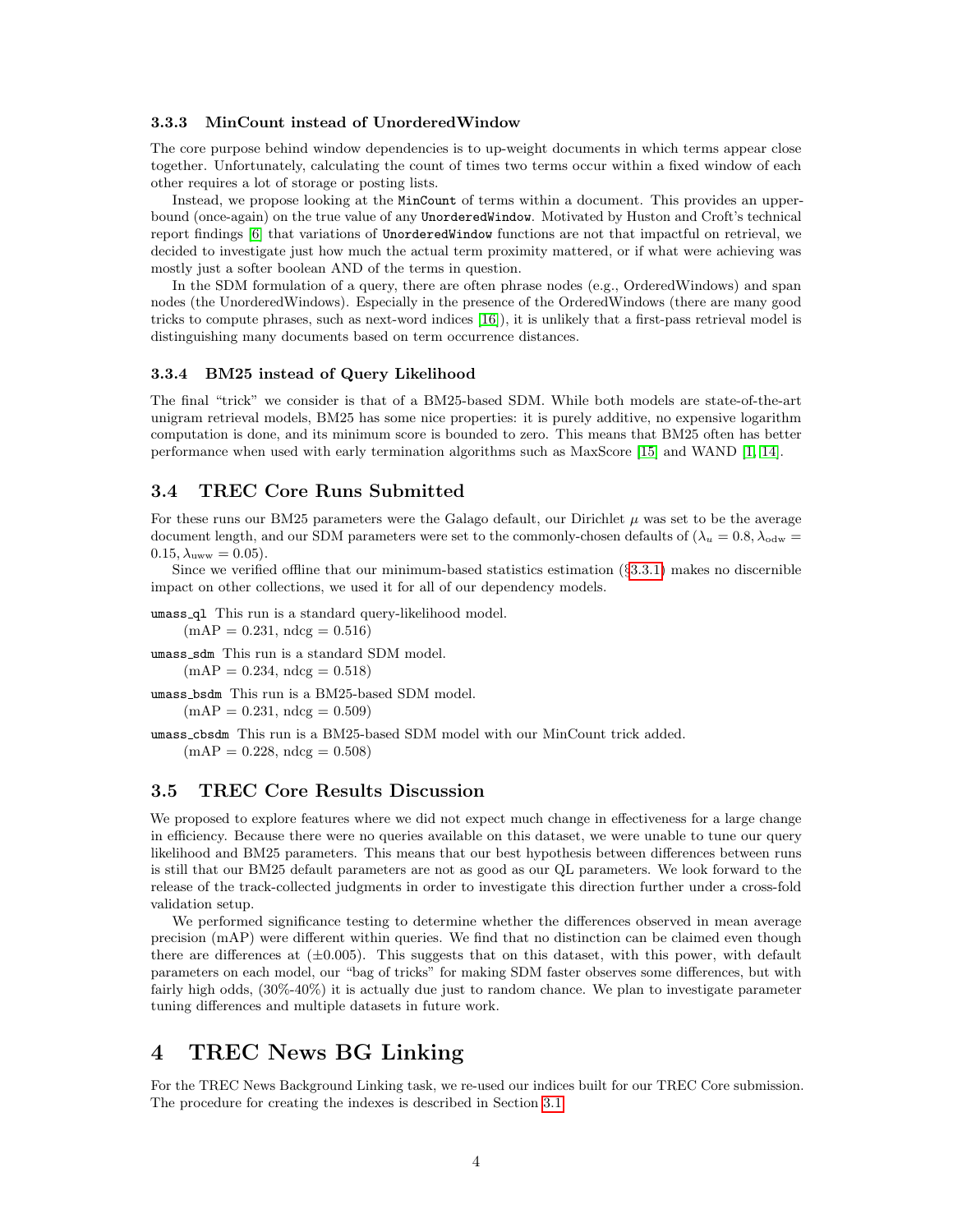|           |             | baseline  |           |  |
|-----------|-------------|-----------|-----------|--|
|           |             | $umss_q1$ | umass_sdm |  |
| treatment | umass_ql    | 1.000     | 0.384     |  |
|           | umass_sdm   | 0.616     | 1.000     |  |
|           | umass_bsdm  | 0.479     | 0.381     |  |
|           | umass_cbsdm | 0.380     | 0.294     |  |

Table 2: One-sided p-value computation for whether runs are different: low p-values (typically  $p < 0.05$ ) would indicate true differences. We used the pairwise randomization test derived from Galago in order to compute run differences

## 4.1 Document Query Generation

We began by computing a traditional relevance model [\[7\]](#page-5-8), which provides a mapping of unigrams to probabilities,  $P(w|R_D)$ , where the set of relevant documents is just the input query document:  $P(w|D_Q)$ , excluding the inquery stopwords provided with  $\text{Galago}^3$  $\text{Galago}^3$ .

For all pairs of terms  $w_i, w_j$  we then compute the minimum distance between them as they occur in the original source document: mindist $(w_i, w_j)$ . We extracted a set of dependencies for which mindist $(w_i, w_j) \leq$ M, where the minimum distance was left as a parameter. We weighted these dependency parameters by their importance: the geometric mean of their probabilities  $P(w_i|D_Q) \cdot P(w_j|D_Q)$ . We used the full set of detected dependencies and combined it linearly with the traditional relevance model expression (capped to a parameter  $k$  terms). We used Dirichlet smoothing for all probability computations.

## 4.2 Result Filtering

Duplicate detection was a challenge this year, so we de-duplicated documents by title (choosing the most recent publication date for any conflicts) and rejected all documents without a title from ranking – feeling that documents are not useful for background research if they cannot be summarized concisely.

We also enforced that documents retrieved were published before the query document, using a streaming model for our evaluation. Following the track guidelines, we also excluded documents whose kickers were: "Opinion(s)", "Letters to the Editor", or "The Post's View".

### 4.3 Runs Submitted

We briefly tuned our  $\mu$ , N, M and  $\lambda$  parameters on a simulated task over Robust04, because it is also a News corpus. Because we did not learn different parameters for different queries, we did not consider this run to be using prior knowledge. The parameters selected were quite close to default parameters used in the Galago search engine. We had  $N = 50$  feedback terms, a window detection threshold of  $M = 8$ , and a lambda between dependencies of  $\lambda = 0.8$ .

Our TREC submissions here had no significant differences, for a variety of parameter selection reasons. We hope to explore window dependencies extraction in further Background linking submissions.

umass rm This run is a standard relevance model.

- umass rdm This run was an attempt to mix extracted unordered window dependencies into a standard umass rm model, but in practice these dependencies barely changed the ranking, and did not affect measures, despite searching for a bug.
- umass cbrdm This run was actually just an RM model with BM25 scoring functions, due to a processing bug.

| Run Name    | Scorer    | NDCG@5 | NDCG@1000 |
|-------------|-----------|--------|-----------|
| umass rm    | dirichlet | 0.4157 | 0.4658    |
| umass rdm   | dirichlet | 0.4157 | 0.4658    |
| umass_cbrdm | bm 25     | 0.4173 | 0.4688    |

Table 3: Runs submitted to TREC.

<span id="page-4-0"></span><sup>3</sup><http://lemurproject.org/galago.php>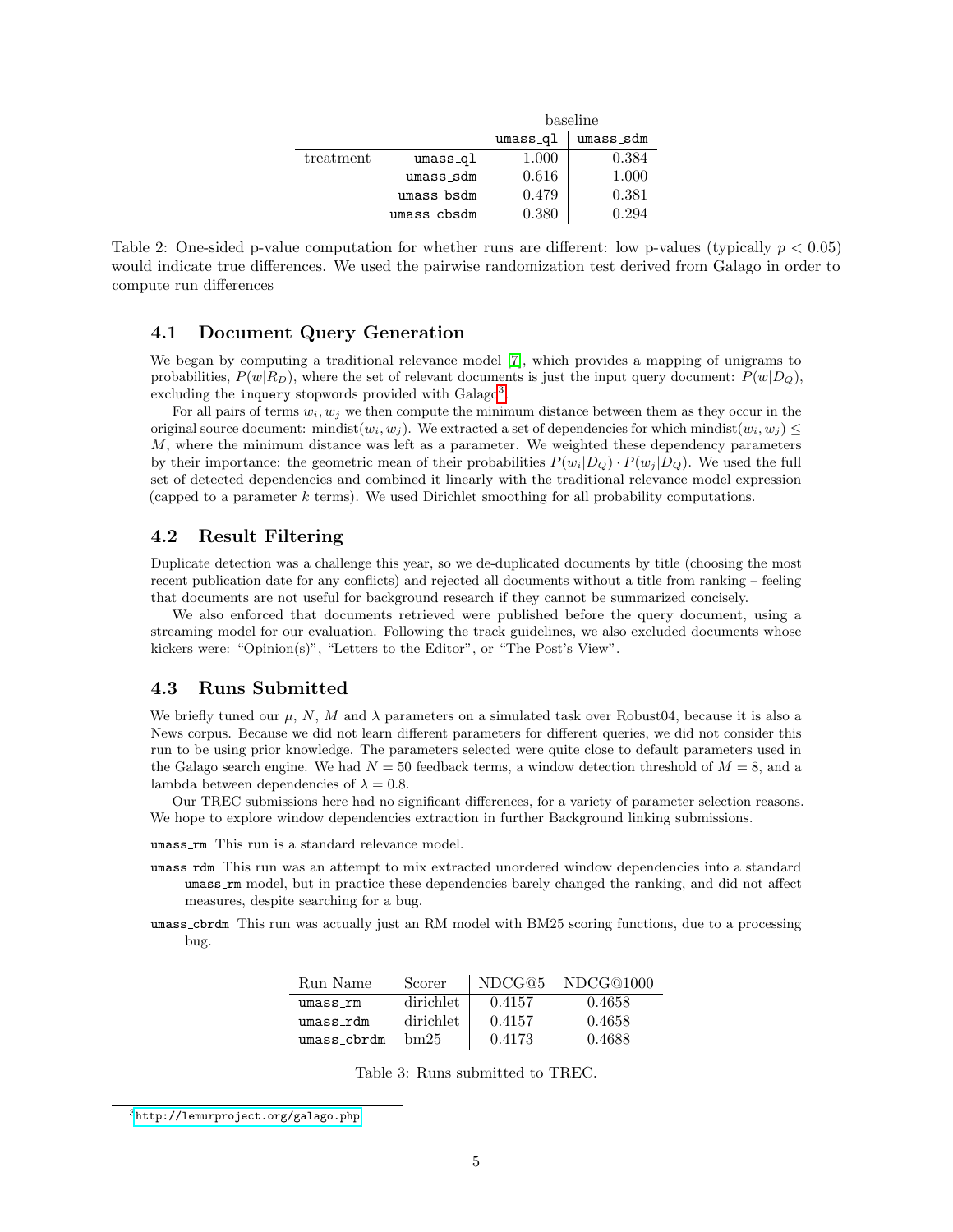## 4.4 Results Discussion

While we intended for term dependency extraction from relevance documents to have a bigger impact (due to weighting and relative lack of importance they did not) our results here do suggest that our cheaper dependencies do not have a significant impact and that using BM25 rather than query likelihood does not result in a loss of performance on an additional task.

### 4.4.1 Time Filtering

We submitted runs that pruned all documents published after the query document. Documents missing a publication time were considered to be older than any others and were therefore included. Although this was not part of the final ruleset, it actually significantly improved results, at least in terms of precision! (umass rm achieves lower performance without time filtering: NDCG@5=3.556 vs. NCDG@5=0.4157).

In future submissions to TREC News, we hope to explore this relationship between time and relevance more deeply.

## 5 Conclusion

We present our approach in TREC CAR, TREC Core and TREC News background-linking tasks. SDM is a powerful baseline: our TREC CAR submission was unable to beat it (with more features) and we have preliminary evidence to suggest that simpler features lead to equivalent retrieval power. In TREC Core, we found that our approximations to standard SDM functions caused no significant drops in performance, and in TREC News we found that background articles being before a query article was a highly useful feature. We plan to study our models in more detail in the future.

## Acknowledgements

This work was supported in part by the Center for Intelligent Information Retrieval. Any opinions, findings and conclusions or recommendations expressed in this material are those of the authors and do not necessarily reflect those of the sponsor.

## <span id="page-5-7"></span>References

- [1] Broder, A.Z., Carmel, D., Herscovici, M., Soffer, A., Zien, J.: Efficient query evaluation using a two-level retrieval process. In: Proceedings of the twelfth international conference on Information and knowledge management. pp. 426–434. ACM (2003)
- <span id="page-5-6"></span>[2] Cartright, M.A., Allan, J.: Efficiency optimizations for interpolating subqueries. In: Proceedings of the 20th ACM Conference on Information and Knowledge Management. pp. 297–306 (2011)
- <span id="page-5-2"></span>[3] Dietz, L., Foley, J.: On the equivalence of generative and discriminative formulations of the sequential dependence model. arXiv preprint arXiv:1805.00152 (2018)
- <span id="page-5-5"></span>[4] Huston, S.: Indexing Proximity-based Dependencies for Information Retrieval. Ir, University of Massachusetts Amherst (September 2013)
- <span id="page-5-3"></span>[5] Huston, S., Croft, W.B.: A comparison of retrieval models using term dependencies. In: Proceedings of the 23rd ACM International Conference on Conference on Information and Knowledge Management. pp. 111–120. ACM (2014)
- <span id="page-5-4"></span>[6] Huston, S., Croft, W.B.: Window extraction for information retrieval. IR IR-976, University of Massachusetts (2014)
- <span id="page-5-8"></span>[7] Lavrenko, V., Croft, W.B.: Relevance based language models. In: Proceedings of the 24th annual international ACM SIGIR conference on Research and development in information retrieval. pp. 120–127. ACM (2001)
- <span id="page-5-0"></span>[8] MacAvaney, S., Yates, A., Cohan, A., Soldaini, L., Hui, K., Goharian, N., Frieder, O.: Characterizing question facets for complex answer retrieval. In: The 41st International ACM SIGIR Conference on Research & Development in Information Retrieval. pp. 1205–1208. ACM (2018)
- <span id="page-5-1"></span>[9] Metzler, D., Croft, W.B.: A markov random field model for term dependencies. In: Proceedings of the 28th annual international ACM SIGIR conference on Research and development in information retrieval. pp. 472–479. ACM (2005)